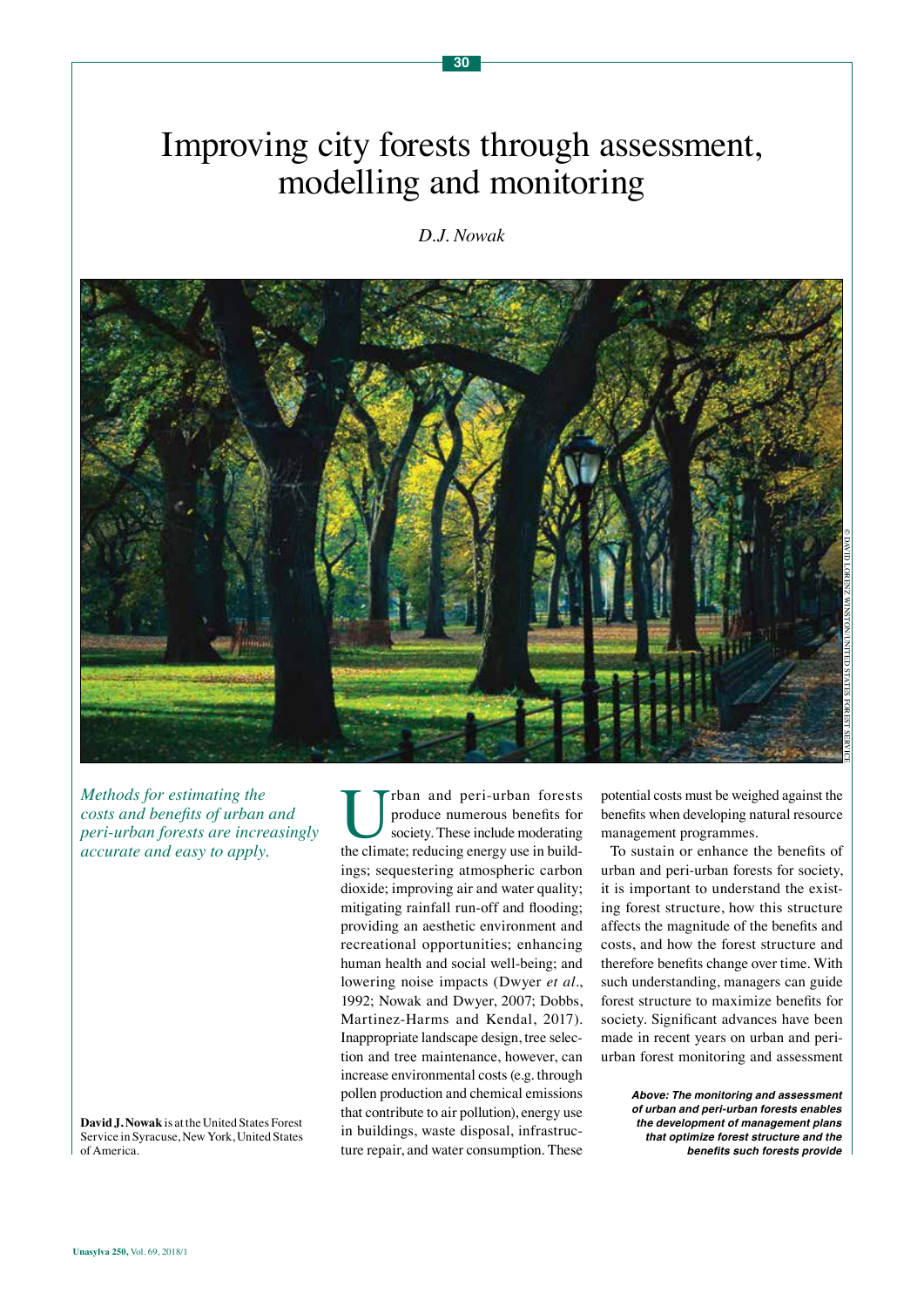and in quantifying the benefits and costs associated with the resource. Many of the benefits are not easily measured in the field, and modelling techniques must therefore be used to estimate their magnitude. This article provides an overview of a four-step process for easily assessing, modelling and monitoring urban and peri-urban forest structure and benefits. Through this process, local management plans can be developed that optimize forest structure to enhance the health and wellbeing of current and future generations.

# **STEP 1: ASSESSING FOREST STRUCTURE**

Forest structure is a key variable because it is what managers manipulate to influence forest benefits and values. Structure represents the physical attributes of the forest, such as the abundance, size, species, health and location of trees. Managers

often choose what species to plant, where and when to plant them, and what trees are removed from the landscape. These actions directly influence structure and consequently the benefits derived from the urban and peri-urban forest resource.

#### **Bottom-up or top-down?**

There are two basic ways of quantifying structure in urban and peri-urban forests: 1) top-down aerially based approaches; and 2) bottom-up ground-based assessments. Top-down assessments provide basic metrics on tree cover (e.g. percentage tree cover) and other cover types, and they can map the specific locations of such elements.

Tree cover can often be estimated by interpreting aerial photographs or by developing tree-cover maps using moderate-to-high-resolution imagery (e.g. Nowak, 2012a). If only the amount or percentage of tree cover is needed, photo

interpretation provides a cost-effective and accurate means of assessing tree and other cover attributes; it lacks specific information on cover location, however.

If cover locations are needed, tree-cover maps can provide both tree-cover estimates and specific locations of cover elements (e.g. to be integrated into a geographic information system). Tree cover and distribution are important parameters of urban and peri-urban forest structure because they provide a simple way of conveying the magnitude and distribution of the forest resource. More detailed data on forest structure (e.g. species composition, the number of trees, tree size, tree condition, leaf area, leaf biomass and tree biomass) are often needed, however, to

> *Healthy tree leaves are crucial for*  **the provision of many of the benefits**  *of urban and peri-urban forests*

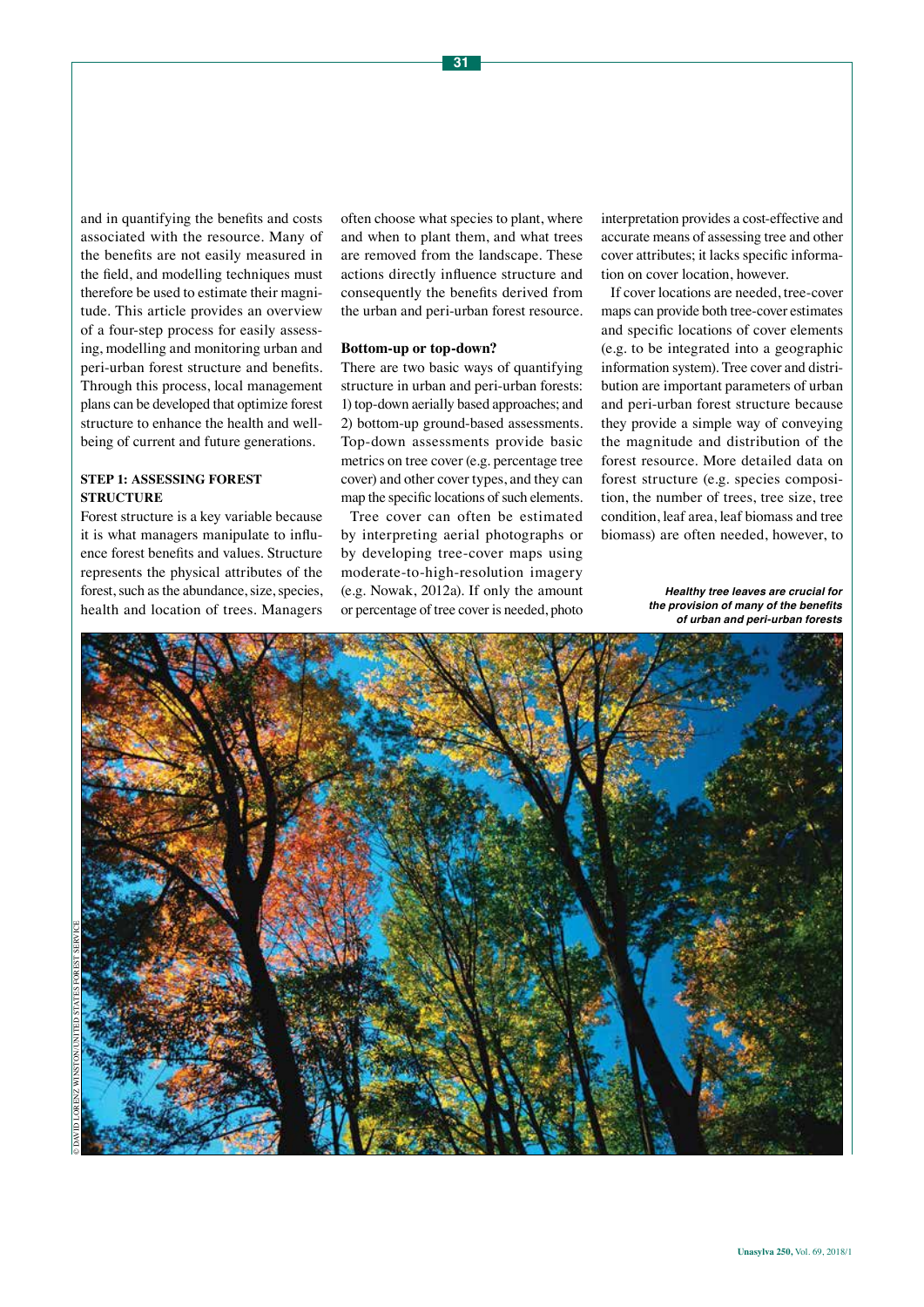assess the benefits and costs and to guide management. Although various aerially based approaches are being researched and developed to derive specific tree information, the best existing approach for deriving many tree variables is field measurement.

Field data on urban and peri-urban forest structure can be obtained from inventories or by sampling. For large tree populations, field data in conjunction with aerially based assessments will likely provide the best and most cost-effective means for assessing urban and peri-urban structure. The most important parameters are species, diameter, crown dimensions, and tree condition. This information is helpful to managers for population management and in assessing risks to the resource, and it is also essential for estimating benefits and costs.

#### **Attributes for modelling**

For most benefits, the most important tree attribute is leaf area. Although not directly measured in the field, this variable can be modelled from information on species, crown size and crown condition,

while diameter measures are essential for estimating carbon storage. Leaf and tree biomass can be modelled from these core tree variables. Other important attributes for estimating urban and peri-urban forest benefits are crown competition (important for estimating tree growth and carbon sequestration) and location around buildings (important for estimating energy conservation). Numerous benefits of urban and peri-urban forests can be modelled from these tree variables, in conjunction with other local information (e.g. on weather, pollution and demographics).

There is interdependence between urban and peri-urban forest structure, benefits and economic valuation. Valuation is dependent on good estimates of the magnitude of the benefit provided, and benefit estimates require good estimates of forest structure and how it affects benefits. Benefits and values cannot be adequately quantified without good data on forest structure. Combining accurate data with sound procedures for quantifying benefits will produce reliable estimates of the magnitude of benefits provided by

urban and peri-urban forests. With these, the value of benefits can be estimated using valid economic estimates and procedures. Thus, three crucial elements are needed in sequence to value the benefits of urban and peri-urban forests and to aid their management: structure  $\rightarrow$  benefits  $\rightarrow$  values. Errors with precursor elements will lead to errors in subsequent estimates (e.g. errors in forest structure will lead to errors in estimating benefits and values).

# **STEP 2: MODELLING URBAN AND PERI-URBAN FOREST BENEFITS, COSTS AND VALUES**

Information on forest structure can aid managers by revealing species composition, sizes, locations and potential forest risks (e.g. species composition can reveal potential risks posed by insects and disease infestations). Understanding the links between urban and peri-urban forest structure and the benefits those forests provide is essential for optimizing the benefits through management. Because many benefits cannot be measured easily in the field (e.g. air pollution removal),



*A colour-enhanced aerial image of New York City, United States of America. The structure*  **and benefits of**  *urban and peri-urban forests vary across landscapes as forest cover and human populations vary*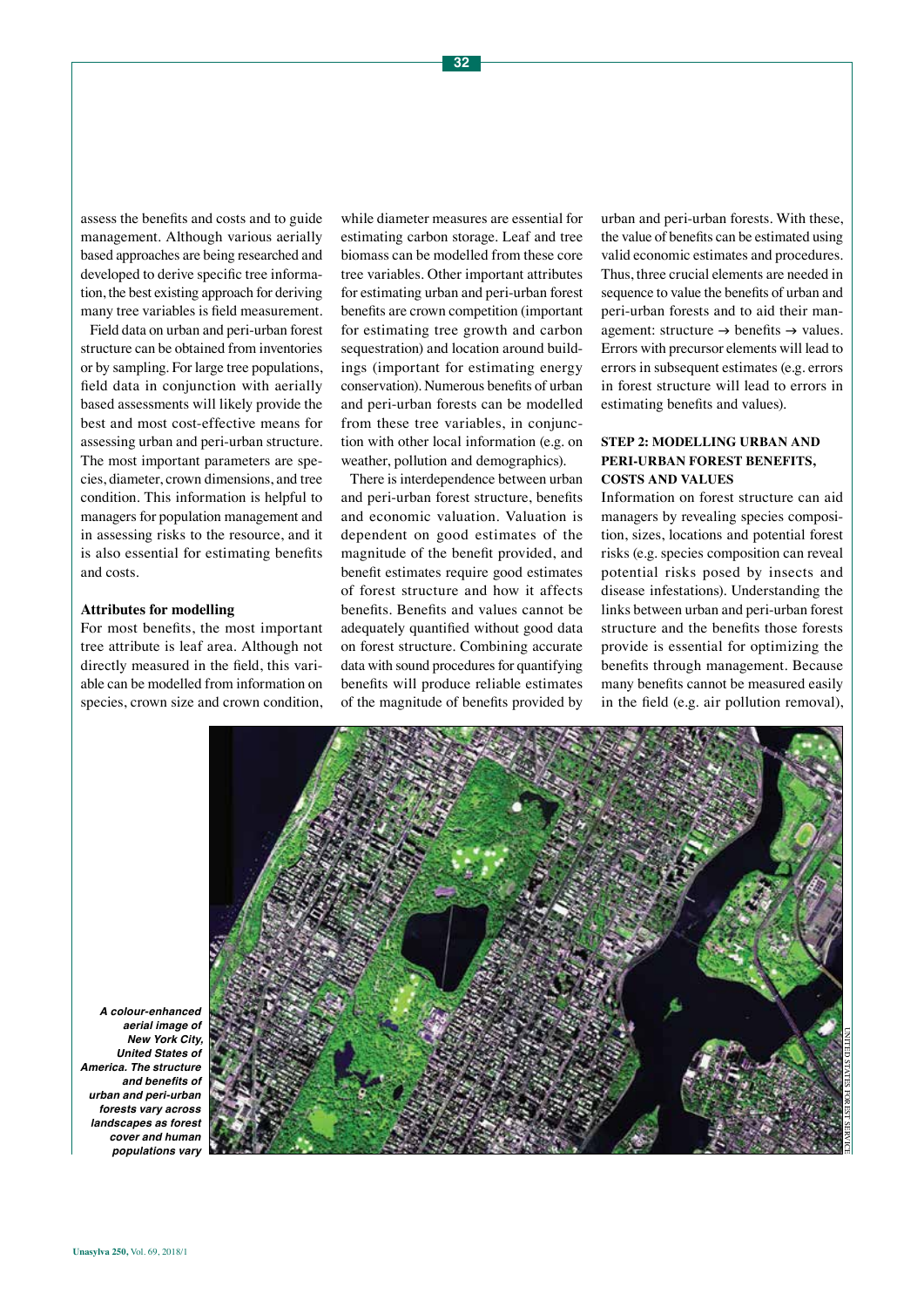models are used to estimate benefits, costs and values based in part on the measured data on forest structure. Once the benefits have been quantified, various methods of market and non-market valuation can be applied to characterize their monetary value (e.g. Hayden, 1989).

Various models exist for quantifying forest benefits; freely available models include InVEST (Natural Capital Project, undated), Biome-BGC (Numerical Terradynamic Simulation Group, undated) and numerous tools for assessing forest carbon (e.g. United States Forest Service, 2016a). Few models quantify urban and peri-urban forests, however. The most comprehensive model developed to date for quantifying urban and peri-urban forest structure, benefits and values is i-Tree,<sup>1</sup> a freely available suite of tools developed by the United States Forest Service through a public–private partnership. i-Tree is based on peer-reviewed science and can be used globally, and it has more than 180 000 users in 130 countries; it was designed to accurately assess local forest structure and its impacts on benefits, costs and values (Table 1). Model results have been validated against field measurements (e.g. Morani *et al*., 2014) to provide sound estimates of the benefits of urban and peri-urban forests. The model focuses on estimating forest structure and the magnitude of services received (e.g. tonnes of carbon removed). It then relies on economic valuation (e.g. dollars per tonne removed) to estimate the value of a given service. The model uses various economic estimates; users can adjust many of these if local economic values are available.

# **i-Tree Eco**

The core programme of the i-Tree suite is i-Tree Eco. This model, which can be used globally, uses sample or inventory data and local environmental data to assess and forecast forest structure, benefits, threats and values for any tree population (Nowak *et al*., 2008). i-Tree Eco includes plot

selection tools; mobile data entry applications; tabular and graphic reporting and exporting; and automatic report generation. Assessments of urban and peri-urban forests have been conducted using this model in numerous cities globally, including Barcelona, Spain; Calles, Mexico; Chicago, United States of America; London, United Kingdom of Great Britain and Northern Ireland; Medellín, Colombia; Milan, Italy; New York, United States of America; Perth, Australia; Porto, Portugal; Santiago, Chile; Seoul, Republic of Korea; Strasbourg, France; and Toronto, Canada (Chaparro and Terradas, 2009; Escobedo

*et al*., 2006; Graca *et al*., 2017; Nowak *et al*., 2007, 2010, 2013; Rogers *et al.*, 2015; Selmi *et al.*, 2016).

The other tools in i-Tree are:

- **• i-Tree Species** selects the most appropriate tree species based on desired environmental functions and geographic area;
- **• i-Tree Hydro** simulates the effects of changes in tree cover and impervious cover on run-off, stream flow and water quality;
- **• i-Tree Canopy\*** allows users to easily photo-interpret Google aerial images to produce statistical estimates

| <b>TABLE 1. Benefits and costs of trees currently quantified and in development</b> |  |
|-------------------------------------------------------------------------------------|--|
| in i-Tree                                                                           |  |

| <b>Ecosystem effect</b> | <b>Attribute</b>                    | Quantified | <b>Valued</b> |
|-------------------------|-------------------------------------|------------|---------------|
| Atmosphere              | Air temperature                     | $\circ$    | $\circ$       |
|                         | <b>Avoided emissions</b>            |            | $\bullet$     |
|                         | Building energy use                 |            |               |
|                         | <b>Carbon sequestration</b>         |            | э             |
|                         | Carbon storage                      |            |               |
|                         | Human comfort                       | $\circ$    |               |
|                         | Pollen                              | $\circ$    |               |
|                         | <b>Pollution removal</b>            | $\bullet$  |               |
|                         | Transpiration                       |            |               |
|                         | <b>Ultraviolet radiation</b>        | $\bullet$  | $\circ$       |
|                         | Volatile organic compound emissions | $\bullet$  |               |
| Community/social        | Aesthetics/property value           | $\circ$    | $\circ$       |
|                         | Food/medicine                       | $\circ$    |               |
|                         | Health index <sup>1</sup>           | $\circ$    |               |
|                         | Forest products <sup>2</sup>        | $\circ$    | $\circ$       |
|                         | <b>Underserved areas</b>            | $\bullet$  |               |
| Terrestrial             | Biodiversity                        | $\circ$    |               |
|                         | <b>Invasive plants</b>              |            |               |
|                         | Nutrient cycling                    | $\circ$    |               |
|                         | <b>Wildlife habitat</b>             |            |               |
| Water                   | Avoided run-off                     |            |               |
|                         | Flooding                            | $\circ$    | $\circ$       |
|                         | Rainfall interception               |            |               |
|                         | <b>Water quality</b>                |            | $\circ$       |

*Notes:*  $\bullet$  = attribute currently quantified or valued in i-Tree;  $O$  = attribute in development in i-Tree;  $1 =$  developing a health index based on mapping of green viewing ("forest bathing");  $2 =$  estimating product potential based on forest structure (e.g. timber, wood pellets, ethanol).

*Source:* Nowak (2017).

<sup>&</sup>lt;sup>1</sup> www.itreetools.org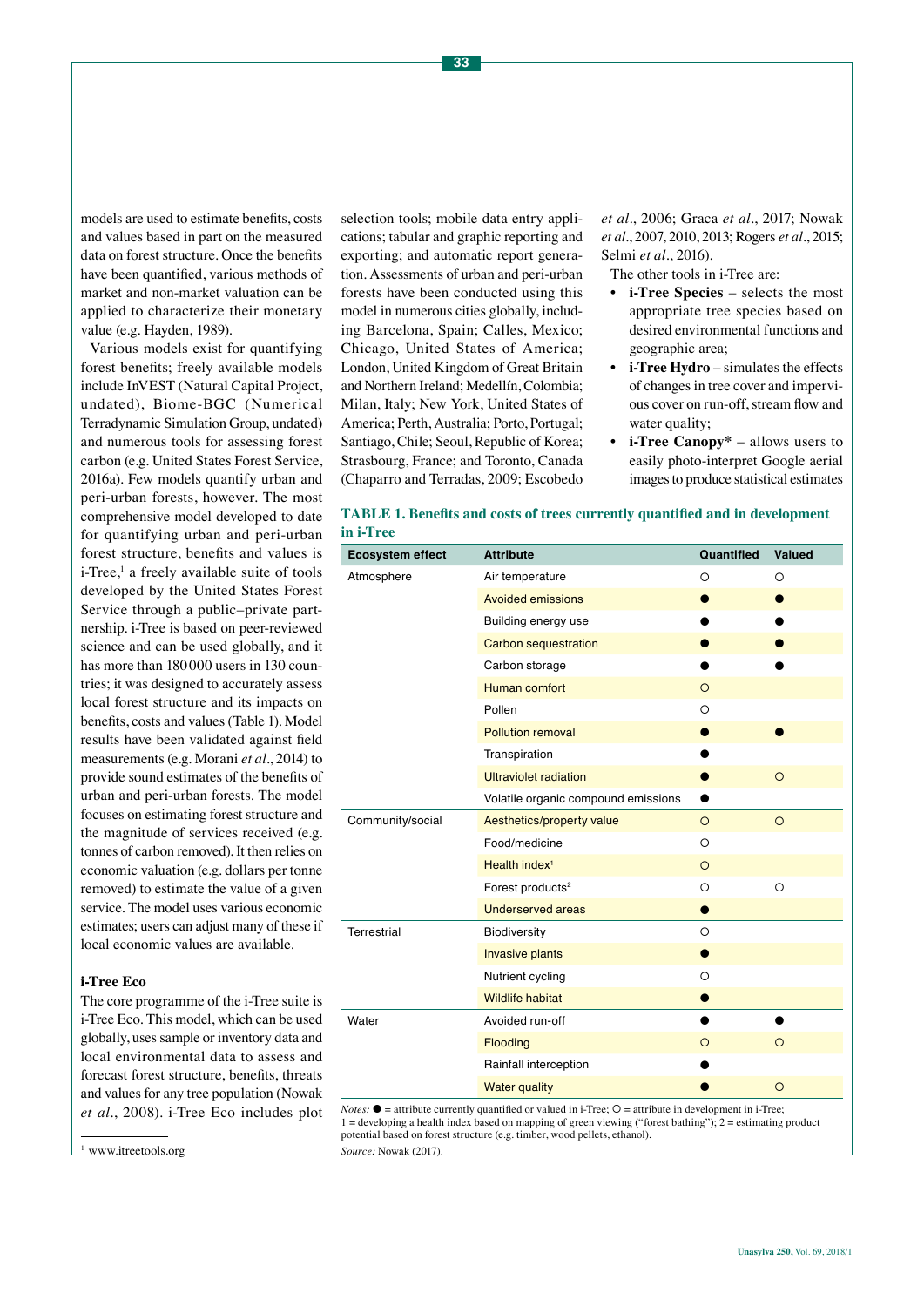

of land-cover types. Historical imagery in Google Earth can also be used in analysing changes in land-cover types;

- **• i-Tree Design** links to Google Maps and enables users to quantify the current and future benefits of trees on their properties;
- **• MyTree** easily assesses the benefits of one to a few trees using a phone via a mobile web browser; and
- **• i-Tree Landscape** allows users to explore tree canopy, land cover, tree benefits, forest and health risks, and basic demographic information anywhere in the United States of America and to prioritize areas for tree planting and protection.

i-Tree is being developed through a collaborative effort among numerous partners to better understand and quantify how changes in forest structure will affect benefits and values and to aid in urban and peri-urban forest management and planning. Many new forest benefits and costs are being added to the model (Table 1).

Assessments and modelling in the United States of America indicate that there are an estimated 5.5 billion trees (39.4 percent tree cover) in urban areas nationally, containing 51.5 million hectares of leaf area and 40 million tonnes of dry-weight leaf biomass. Annually, these trees produce a total of USD 18.3 billion in value, comprising air pollution removal (USD 5.4 billion), reduced building energy use (USD 5.4 billion), carbon sequestration (USD 4.8 billion) and avoided pollutant emissions (USD 2.7 billion) (Nowak and Greenfield, in press).

# **STEP 3: DEVELOPING MANAGEMENT PLANS**

Urban and peri-urban forests change constantly, and the goal of management *A tree-lined street in Honolulu, Hawaii, United States of America. The design of urban and peri-urban forests is important for minimizing potential negative effects, such as trapping pollutants near roadways* 

is to guide such forests towards desirable outcomes that maximize benefits for present and future generations. A crucial step towards achieving this goal is to develop an urban and peri-urban forest management plan that optimizes forest structure over time. Data from local assessments and modelling, in conjunction with inputs from residents, can be used to develop plans to sustain or enhance urban and peri-urban forest structure and benefits. These plans can be as simple as detailing the means (e.g. funding) for attaining desired treecover goals at specific locations, or they can provide detailed information on planting rates by species and location.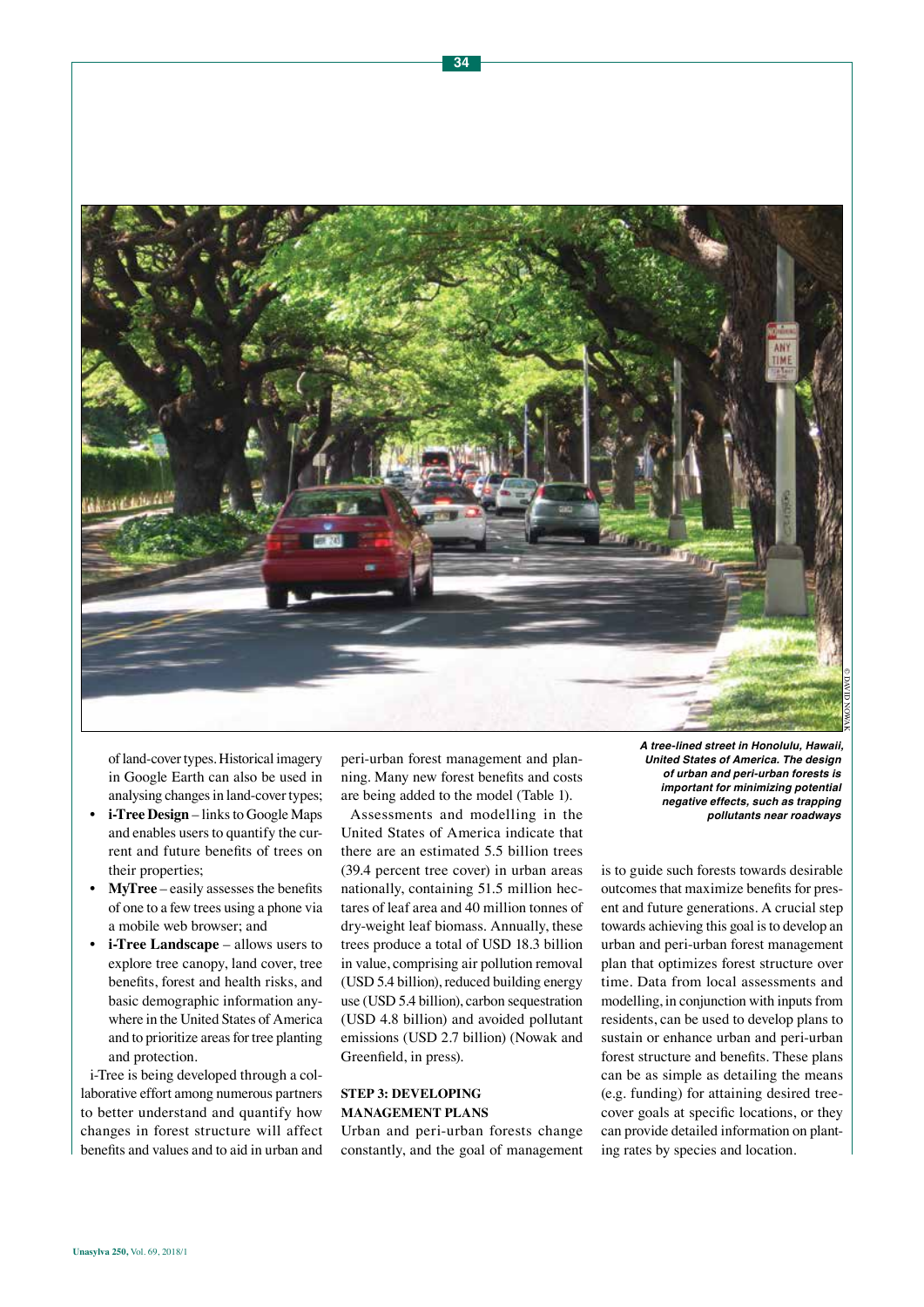Urban tree cover is on the decline in the United States of America (Nowak and Greenfield, 2012). Management plans need to consider various forces that are likely to alter forest structure over time, including forces that decrease tree cover (e.g. development, storms, insects and diseases, and old age) and increase tree cover (e.g. tree planting, natural regeneration and invasive species). In the United States of America, it is estimated that twothirds of the existing urban forest is from natural regeneration (Nowak, 2012b). The influence of tree planting tends to increase in cities in grassland and desert areas, in more densely populated cities, and on land uses that are highly managed in relation to trees (e.g. residential lands). Planning for both human- and nature-driven changes in urban and peri-urban forests will facilitate better management plans that can sustain forest structure and benefits over time.

# **STEP 4: MONITORING CHANGE IN URBAN AND PERI-URBAN FORESTS**

The last step in the assessment process is to remeasure the forest periodically (i.e. monitoring) to determine how it is changing and whether management goals are being met. This step is a remeasurement of the forest structure, as conducted in step 1, thereby restarting the cycle of modelling benefits and evaluating or updating management plans (Figure 1). The evaluation cycle (e.g. every 5–10 years) can ensure that the structure of the urban and peri-urban forest is progressing in the desired fashion to sustain benefits and values for society.

An increasing number of cities globally are assessing their urban and peri-urban forests so as to better understand the benefits and costs. The United States Forest Service Forest Inventory and Analysis programme, in partnership with states and cities, is undertaking long-term urban forest monitoring in the United States of America. This programme collects urban forest data annually to assess forest structure, benefits and values and changes in these over time. The first city to complete a baseline assessment was Austin, Texas (Nowak *et al*.,



2016); 26 cities were monitored in 2017, and new cities will be added to the monitoring programme over the next few years (United States Forest Service, 2016b).

### **KEY FINDINGS**

The main points made in this article can be summarized as follows:

- Understanding and accounting for the benefits provided by urban and periurban forests enables better planning, design and economic decisions for using those forests to improve environmental quality and human health and well-being.
- Data on urban and peri-urban forest structure (e.g. species composition and tree locations), and how that structure affects benefits and values, are crucial for such improvement.
- i-Tree is a simple and freely available set of tools for assessing and valuing the impact of trees and forests – from the scale of local forest parcels to regional landscapes – on environmental quality and human health and well-being.

*Cycle of urban and peri-urban forest assessments and monitoring for sustaining forest benefits over time*

- Monitoring urban and peri-urban forests is crucial for assessing change and evaluating management plans. The United States of America has recently begun a national urban forest monitoring programme in several cities and states.
- Future assessments, monitoring and management plans can help lower costs and sustain the benefits of urban and peri-urban forests.  $\blacklozenge$

Disclaimer: The use of trade names in this article is for the information and convenience of readers. Such use does not constitute official endorsement or approval by the United States Department of Agriculture or the United States Forest Service of any product or service to the exclusion of others that may be suitable.